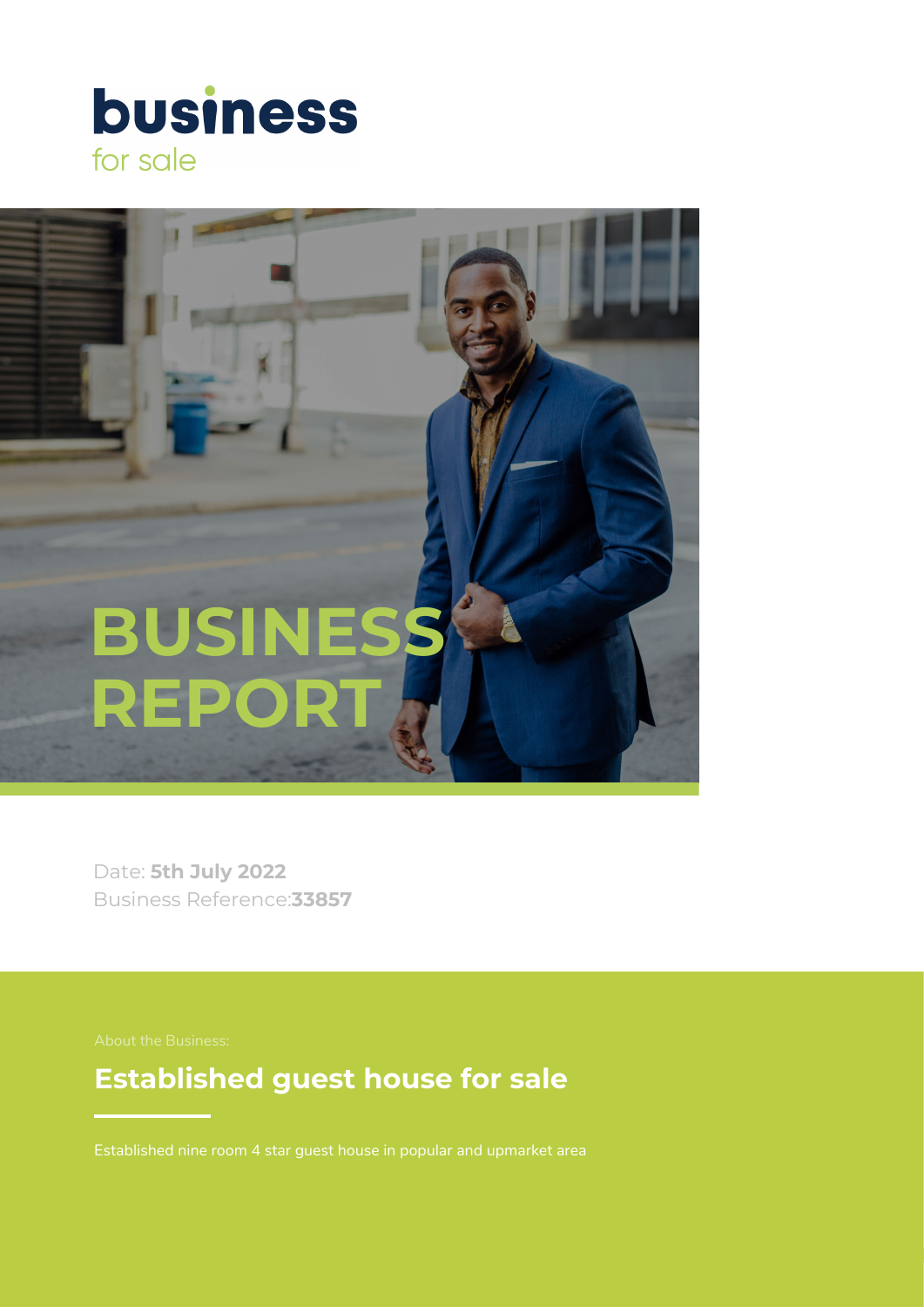# **Established guest house for sale**



Sector: **Accommodation**

**Asking Price:**



**Monthly Profit:**



Asset Value: **R 0**

Stock Value: **R 0**

Yearly Net Profit : **R 299,879**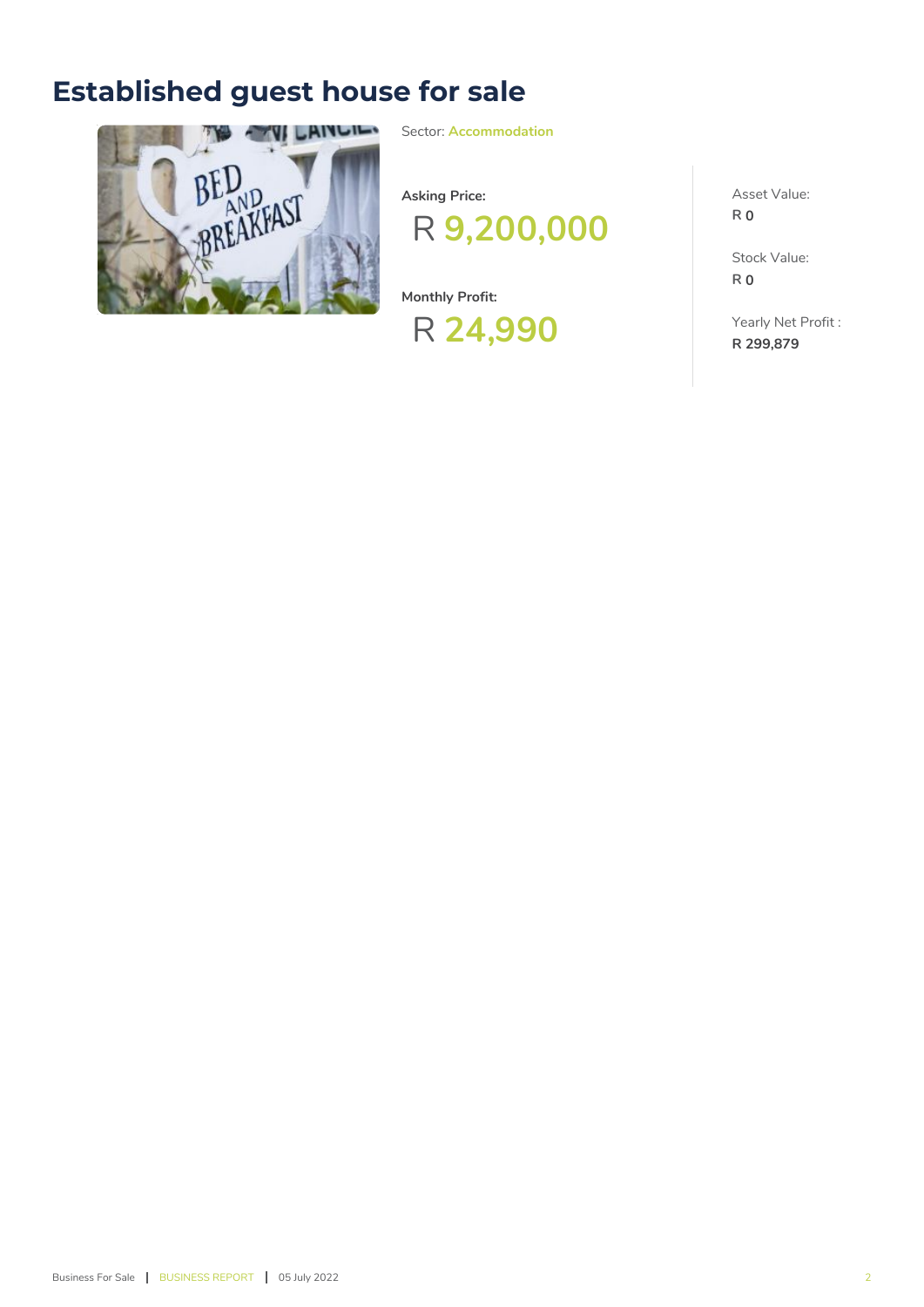

# **Business Report**

# **Fully describe the business's activities?**

This luxurious Guest House and Conference Centre with French influences, is sure to make you feel at home the moment you arrive. Stylish living areas, stocked with interesting reads and complimentary sherry invite you to stretch out and relax in this welcoming setting.

All 9 suites in the Guest House are lavishly decorated with individual touches which make each suite unique. The Guest House boasts 5 garden suites overlooking the swimming pool and outside bar/gazebo, each with its own entrance, and a further 4 suites on the first floor of the Lodge with sweeping views over substantial, manicured gardens.

Suites include twin or king size beds dressed in 100% cotton linen, DStv, Wi-Fi connectivity, tea/coffee trays, air-conditioning, with soft fluffy bath robes and hair dryers on request.

The 119 square meter conference centre can comfortably accommodate 40 delegates seated around tables or up to 80 delegates cinema style. This facility offers Wi-Fi connectivity and data projectors in addition to the standard conference centre requirements.

The Guest House has 23 parking bays as per the approved plans but it can accommodate up to 40 motor cars if necessary.

It comes as no surprise that this Guest House has a four-star grading.

#### **How does the business operate on a daily basis?**

The Guest House receives bookings and guests are allocated to available rooms. Staff attend to their house keeping duties. Dinner is served at guests' request under a separate charge.

The Guest House also takes group bookings on weekends.

Occupancy rate per month is 85% to 90% for Monday to Friday mornings only.

#### **What Advertising/Marketing is carried out?**

Most of the business comes through agents and corporate companies. The Guest House is registered with all online booking companies, such as booking.com and Travelground which typically take a 15% commission. General bookings and enquiries come in by phone or email on a daily basis due to 11 years in business. No direct advertising is done.

The Guest House also has an active website

# **What Advertising/Marketing is carried out?**

Most of the business comes through agents and corporate companies. The Guest House is registered with all online booking companies, such as booking.com and Travelground which typically take a 15% commission. General bookings and enquiries come in by phone or email on a daily basis due to 11 years in business. No direct advertising is done.

The Guest House also has an active website.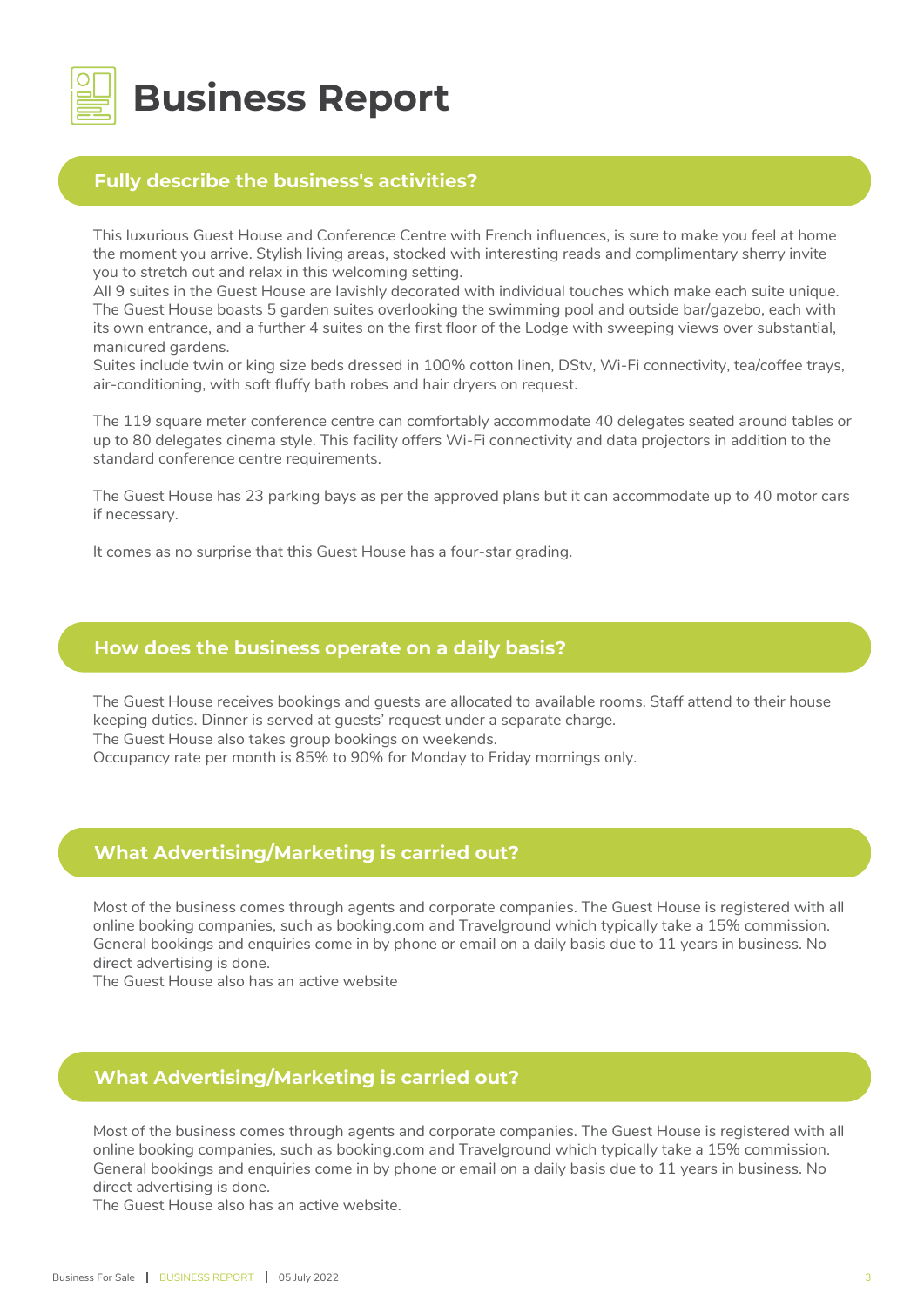There are other Guest Houses/B & B's in the area but none can boast all of the facilities that this one has.

#### **How could the profitability of the business be improved?**

The potential for additional profitability is great.

The Guest House is closed between 18 December and 10 January each year to enable the owners to travel. The potential over the Christmas period in huge and the sheer number of enquiries for this period attests to this potential. The owners estimate that they could earn R1300 per room shared per day for bed & breakfast. This equates to an additional R11 700 per day (R1 300 x 9) for up to 24 days.

The owners' 4-bedroom cottage could be let out as a self-catering unit during the period they are away travelling but this has not yet been done. The owners estimate that if let out it could earn around R6 000 per day for the peak period.

The new owner could let out the 4-bedroom cottage all year round if they elect not to stay on the property. Weekends are also potential money spinners and the 9 bedrooms could produce an income of up to R25 650 per week based on R950 per room for singles; doubles would produce more income.

The conference centre is not advertised anywhere so it is currently used by existing corporates that know about it and who use it regularly. The price is R395 per delegate per full day conference. The venue allows for breakaway sessions and the surrounding gardens are perfect for team-building events, hosting product launches, baby and bridal showers, etc.

In addition, a number of Wellness and/or Life Coaches use the conference centre for morning meetings. The owners estimate that the conference centre could increase by R10 000 to R15 000 per week

## **How could the profitability of the business be improved?**

The potential for additional profitability is great.

The Guest House is closed between 18 December and 10 January each year to enable the owners to travel. The potential over the Christmas period is huge and the large number of enquiries for this period attests to this untapped potential. The owners estimate that they could earn R1300 per room shared per day for bed & breakfast. This equates to a potential additional R11 700 per day (R1 300 x 9 rooms) for up to 24 days. The owners' 3-bedroom cottage could be let out as a self-catering unit during the period they are away travelling but this has not yet been done. The owners estimate that if let out it could earn around R6 000 per day for the peak period.

The new owner could let out the 3-bedroom cottage all year round if they elect not to stay on the property. Weekends are also potential money spinners and the 9 bedrooms could produce an income of up to R25 650 per week based on R950 per room for singles; doubles would produce more income.

The conference centre is not advertised anywhere so it is currently used by existing corporates that know about it and who use it regularly. The price is R395 per delegate per full day conference. The venue allows for breakaway sessions and the surrounding gardens are perfect for team-building events, hosting product launches, baby and bridal showers, etc.

In addition, a number of Wellness and/or Life Coaches use the conference centre for morning meetings. The owners estimate that the conference centre could increase by R10 000 to R15 000 per week. Total potential additional income = R1 880 400

The owners would like it to be known that regular use of the conference centre will require the consent of their neighbours.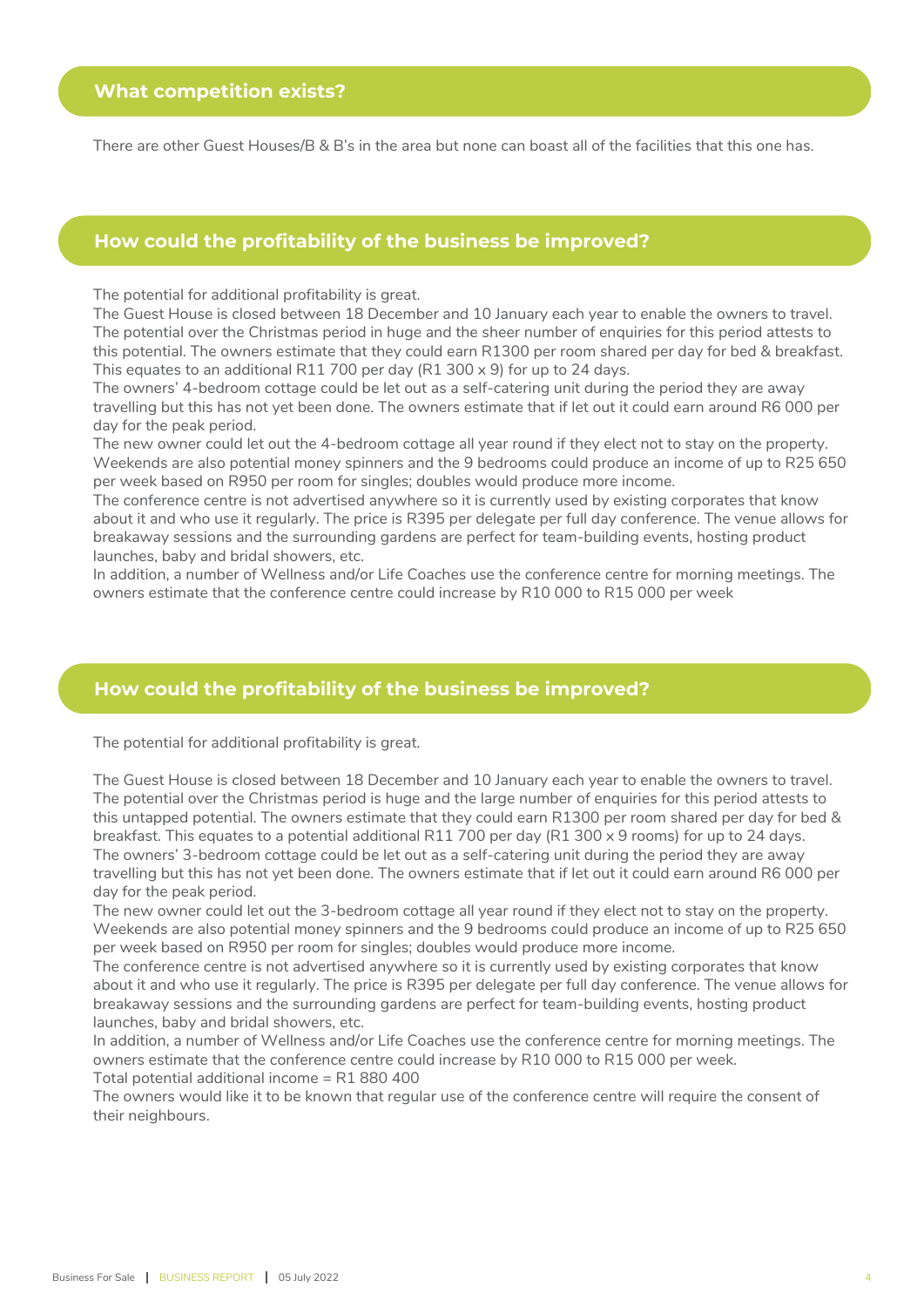# **Give a breakdown of staff/ functions/ length of service?**

Three staff members to attend to the rooms, kitchen and cooking. Two staff members are gardeners/handymen who are constantly doing preventative maintenance all around the property.

#### **Do any have management potential?**

No

#### **Do any have management potential?**

No

# **How involved is the Owner in running the business?**

Up to March 2019 the owner was involved for around 20% of the time but this has increased to 80% to 100%.

# **When does the current lease end?**

The property is owned by the present owners so there is no lease

## **When does the current lease end?**

The property is owned by the present owners so there is no lease.

#### **What are the trading hours?**

24 hours per day except for weekends

# **What are the trading hours?**

24 hours per day except for weekends.